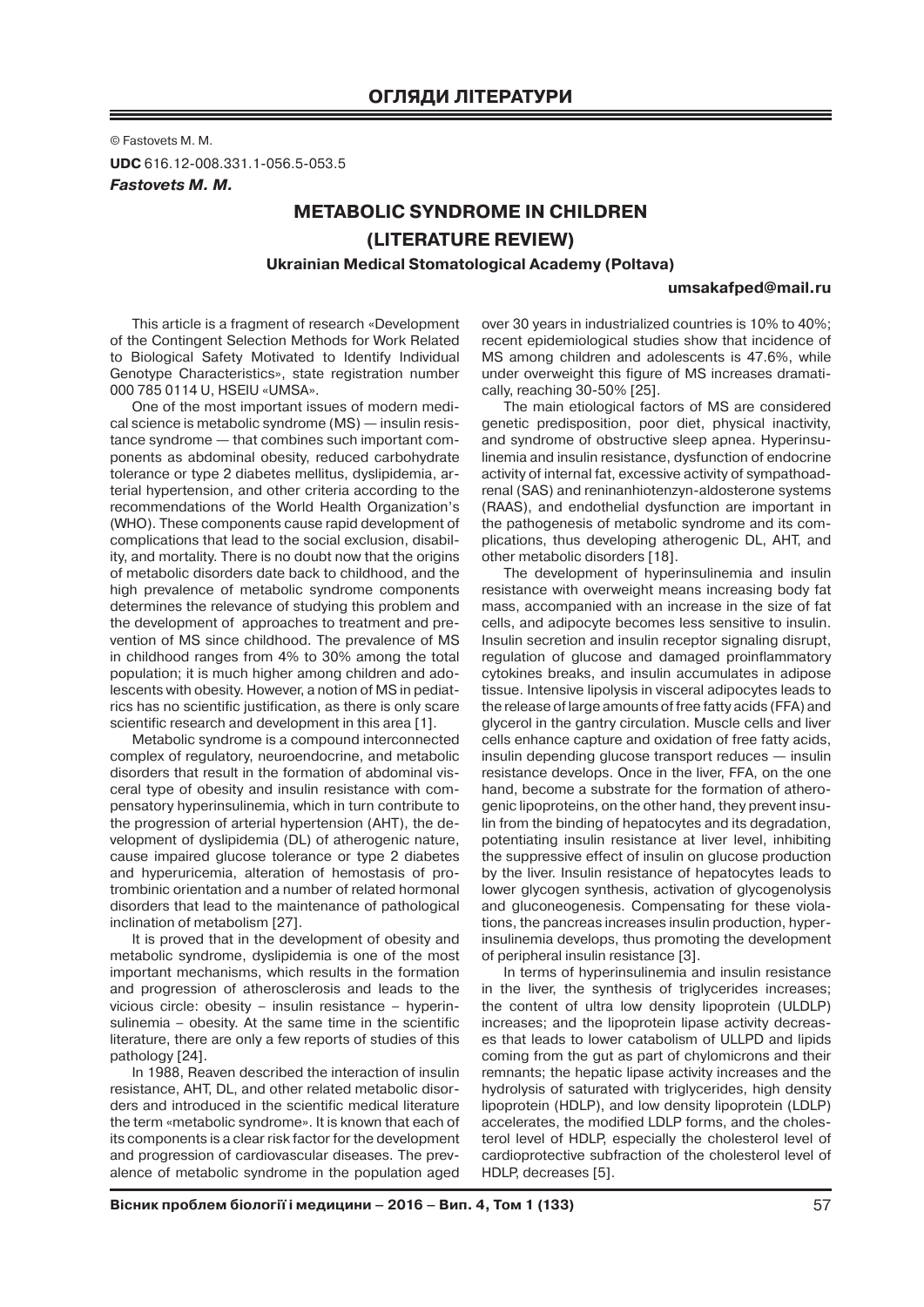The content of visceral or intra-abdominal fat correlates with inflammation, as a large amount of signal substances synthesizes in white adipose tissue, such as leptin, tumor necrosis factor-α, interleukin-6, interleukin-8, and the corresponding soluble receptors. White adipose tissue also secretes important regulators of metabolism LP, such as lipoprotein lipase, apolipoprotein E, and protein carrier of cholesterol ester. In addition, white adipose tissue secretes angiotensinogen, angiotensin II, plasminogen activator inhibitor-1, transforming growth factor-β, and adiponectin.

Increased synthesis of free fatty acids in MS leads to hyperuricemia because activation of pentose way of glucose oxidation promotes the formation of ribose-5-phosphate, from which purine nucleus are synthesized. Circulating FFA cause inflammation through direct activation of NF-κB and TLR4, reinforcing the development of atherosclerosis. The state of hiperleptynemia is a significant factor in the development of oxidative stress and oxidative modification of lipoproteins in blood plasma. Hiperleptynemia stimulates adrenocorticotropic releasing-factor hormone, so light hypercorticoidism is often observed in MS. In chronic hyperinsulinemia SAS and RAAS are stimulated. Through mitohenaktive protein kinase insulin enhances pathological vascular effects by stimulating various growth factors (platelet, insulin, fibroblast transforming growth factor, etc.), leading to the proliferation and migration of smooth muscle cells, to the fibroblast proliferation of the vascular wall, and to the extracellular matrix accumulation. These processes cause remodeling of the cardiovascular system, resulting in loss of elasticity of the vascular wall, microcirculatory disorders, atherogenesis progression and, finally, to the increase of vascular resistance and stabilization of arterial hypertension [20]. Deteriorating blood supply of myocytes, which are the main consumer of glucose in the body, leads to an increase in insulin resistance and hyperinsulinemia (the vicious circle closes). AHT against the background of MS leads to left ventricular hypertrophy, progressive peripheral vascular disease, and renal dysfunction [12].

Internal disturbances in the body, linked by the medical framework of metabolic syndrome, may be asymptomatic for a long time. Most often, they are beginning to emerge in adolescence, before clinical diagnosis of diabetes, arterial hypertension, and multiple lesions of vessels. The earliest manifestations of congenital metabolic syndrome are dyslipidemia and arterial vascular hypertension. But only in rare cases, all components of the syndrome are observed simultaneously. In what kind of phenotype it will reveal itself directly depends on the interaction of environmental factors and genetics ontogeny.

Metabolic syndrome combines metabolic and clinical signs (markers) that can be seen within it only in the presence of insulin resistance. All components of the metabolic syndrome are long-established medical risk factors for cardiovascular diseases:

- Obesity (excess fat deposits in the abdomen, in the anterior abdominal wall, on the trunk, neck and even on the face — the rarest type of android obesity);

- Insulin resistance (insensitivity of cells to insulin);
- Hyperinsulinemia;
- Type 2 diabetes;
- Chronic or acute arterial hypertension;
- Hyperandrohenia in girls;
- Dyslipidemia;

- Disruption of normal hemostasis (reduced fibrinolytic activity of blood);

- Microalbuminuria;
- Hyperuricemia [4].

Experts of the International Diabetes Federation recommend diagnosing MS in children from the age of 10, evaluating the following criteria: the presence of abdominal obesity, arterial hypertension, hypertriglyceridemia, hyperglycemia, and lower cholesterol levels of HDLP.

Thus, the diagnosis of MS is established in case of abdominal obesity (according to the waist circumference) and two of the other symptoms. Starting from the age of 15 in boys and 12 in girls to determine abdominal obesity, one can use the criteria of waist circumference in adults (94 cm and 80 cm respectively). The difficult and crucial task of creating and testing criteria for MS have been solved by Canadian researchers who conducted a large populace-based study of the basic components of metabolic syndrome (waist circumference, systolic (SBP) and diastolic blood pressure (DBP), cholesterol levels of HDLP, triglycerides and glucose) among boys and girls of 12-19 years of age [16].

The study received shows common criteria for the diagnosis of main components of metabolic syndrome — obesity, arterial hypertension, hyperglycemia, increased level of triglycerides, and reduced cholesterol level of HDLP — for boys and girls [8]. Given that the anthropometric parameters in children and adolescents depend on age and sex, for the diagnosis of overweight there were used protsentyl tables of distribution of body mass index (BMI) of the populace according to age and gender. There is a disagreement as to which BMI should be associated with overweight and obesity. Children and adolescents, whose BMI is in the range between the 85th and 90th percentile, are at risk of overweight development. Some authors suggest diagnosing overweight/obesity with a BMI equal to the 90th percentile, while others advise the 95th percentile. Undoubtedly, for the diagnosis of excessive body weight and obesity in children and adolescents it is more appropriate to use standardized criteria for BMI adjusted for age and sex and eligible for the criteria of overweight (25 kg/m?) and obesity (30 kg/m?) in adults, because these parameters define high risk of cardiovascular diseases [15].

However, BMI does not give a complete picture of the distribution of adipose tissue in the body. There are two main types of distribution of adipose tissue in obesity: hinoid and android. The hinoid type is characterized by predominant accumulation of fat on the hips, while the android type presupposes the accumulation of fat in the abdominal area, with the largest amount viscerally (abdominal obesity) [22]. The evaluation of insulin resistance should take into account not only insulin level but also compare it with the level of glucose, which is important to identify tolerance violations towards glucose. Hyperinsulinemia against the backdrop of normoglycemia usually indicates the presence of insulin resistance. For the diagnosis of insulin resistance one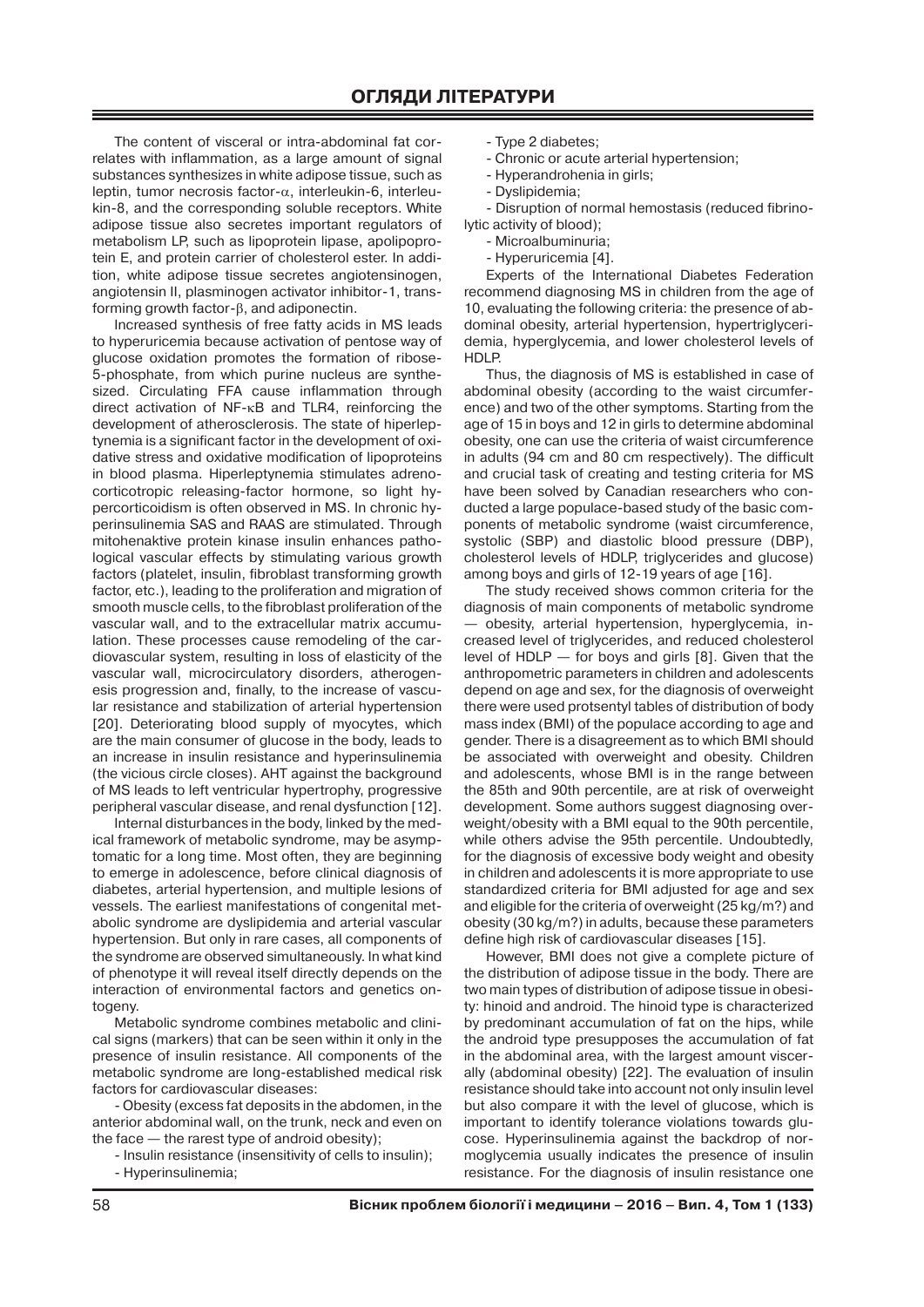can use the oral glucose ratio calculation of correlation between insulin and plasma glucose at the beginning and after two hours [6,26].

In order to detect insulin resistance, there are also calculated indexes: index of insulin sensitivity — QUICKI Index (QUantitative Insulin sensitivity ChecK Index) and insulin resistance index HOMAR (HOmeostatic Model Assessment), which is calculated by the formula: Go?INSo/22.5, where Go is glucose concentration in plasma on an empty stomach (mmol/l), INSo is insulin concentration in serum on an empty stomach (mkOD/ ml) [9,17].

Based on examination of children of all ages who were at different stages of puberty, there were proposed cutting points in children and adolescents, corresponding to the 90th percentile: insulin – 15.05 mkOD/ ml, C-peptide  $-$  2.85 ng/ml, HOMA-index  $-$  3.43, and QUICK-index – > 1.10 [14,19].

In children and adolescents, comprehensive treatment of this syndrome includes a complete lifestyle change, together with passing obesity, abnormalities of carbohydrate metabolism, hypertension, and dyslipidemia. The aim of any doctor in this case is to form a stable patient motivation, which helps him continue to implement the recommendations on diet, normalized physical activity, and strict medicine taking [13]. Insistent persuasion in success enables the patient to cope easily with difficulties in order to change his/her traditional way of life. This change provides prompt normalization of regime and diet of the child, optimization of physical activity, comprehensive psychotherapy, problem-targeted training programs, and rigid self-control [2].

The main approach to the treatment of metabolic syndrome in children is a lifestyle change. The child should walk more, engage in various sports, and spend more time outdoors. At the same time, it is necessary to limit the child in a computer monitor or TV.

Since excessive accumulation of visceral adipose tissue is one of the major pathogenetic factors in the formation of MS, the main place in complex treatment of patients should be taken by measures to combat obesity (lifestyle optimization with increased physical activity and diet prescription). Weight loss by 10-15% is accompanied with weight reduction of visceral adipose tissue. It usually improves insulin sensitivity, reduces systemic hiperinsulinizm, makes better lipid and carbohydrate metabolism, and lowers blood pressure. According to the recommendations of the American Heart Association, to maintain a satisfactory health condition of adults and children (aged over 5 years) they should spend at least 30 minutes daily for moderate dynamic (aerobic) loading and 30 minutes 3-4 times a week for intense physical activity [12].

The examples of moderate physical activity can be fast walking (3 km for 30 minutes), cycling (8 km for 30 minutes), dancing at a moderate pace (during 30 minutes), playing basketball (for 15-20 min), and volleyball game (for 45 minutes). It is proved that a daily 50-minute physical activity (70% of maximal oxygen consumption) for 7 days in patients with type 2 diabetes significantly increases the sensitivity of peripheral tissues (skeletal muscle) to insulin. The diet consists of taking into account body weight, age, gender, level of physical activity, and food preferences of patients. The diet should be highly calorific — with restriction of refined fats and easily digestible carbohydrates. Consumption of fat is limited to 20-30% of daily calories.

The next step in the treatment of metabolic syndrome in children should be diet food. It is necessary for a child to reduce the use of refined fats (butter, mayonnaise, and sauces) and «empty» carbohydrates (chocolate, sweet drinks, candy, and sugar). It is necessary to enrich the diet of baby with fruit and vegetables, as they are the main source of fiber. Meals should bring to 4-5 times a day, with breakfast must be complete. If possible, one should try to protect children from stress, because they, as adults, actually 'stick' stress, which also leads to obesity [7].

There can be applied the system of dietary approach to treating arterial hypertension in children — DASH (The Dietary Approaches to Stop Hypertension). Such a diet includes fruit and vegetables, is rich in fiber and low in fat (saturated and total) compared with the usual diet, and therefore it contains more potassium magnesium, calcium, flavonoids, flavin, beta-carotene, beta-cryptoxanthin, lycopene, lutein-zexantyn, and phytosterol. It is known that the DASH lowers blood pressure and lipid level in blood [23]. Admission of potassium to the body plays a big role in reducing glucose tolerance. Metformin is notable among medications that increase sensitivity of tissues to insulin action. Metformin has also hypolipidemic, hypotensive and antiatherogenic action, inhibits gluconeogenesis and glycogenolysis in the liver. The drug is taken with meals 2-3 times a day [8,11].

The main areas of MS prevention are sufficient physical activity and a diet that meets the physiological needs. Metabolic syndrome in children should be treated even with the first signs of the disease until it begins to develop as a complication of disorders of the cardiovascular or digestive systems. Metabolic syndrome in both children and adults is easier to prevent than to cure, and this should lead to a healthy life [10].

### **References**

- 1. Абатуров А.Е. Особенности метаболического синдрома у детей / А.Е. Абатуров // Дитячий лікар. 2011. № 4. С. 54-61.
- 2. Балыкова Л.А. Лечение метаболического синдрома у детей и подростков / Л.А. Балыкова, О.М. Солдатов, Е.С. Самошкина, А.А. Самошкина // Педиатрия. – 2011. – Т. 90, № 2. – С. 88-95.
- 3. Бокова Т.А. Современный взгляд на этиопатогенез метаболического синдрома у детей / Т.А. Бокова // Лечащий врач. 2013. – № 2. – С. 74-77.
- 4. Білецький С.В. Клініко-біохімічні маркери метаболічного синдрому при артеріальній гіпертензії у дорослих та дітей / С.В. Білецький, Т.В. Казанцева, І.А. Зорій, О.А. Петринич // Буковинський медичний вісник. – 2008. – Т. 12, № 1. – С. 75-81.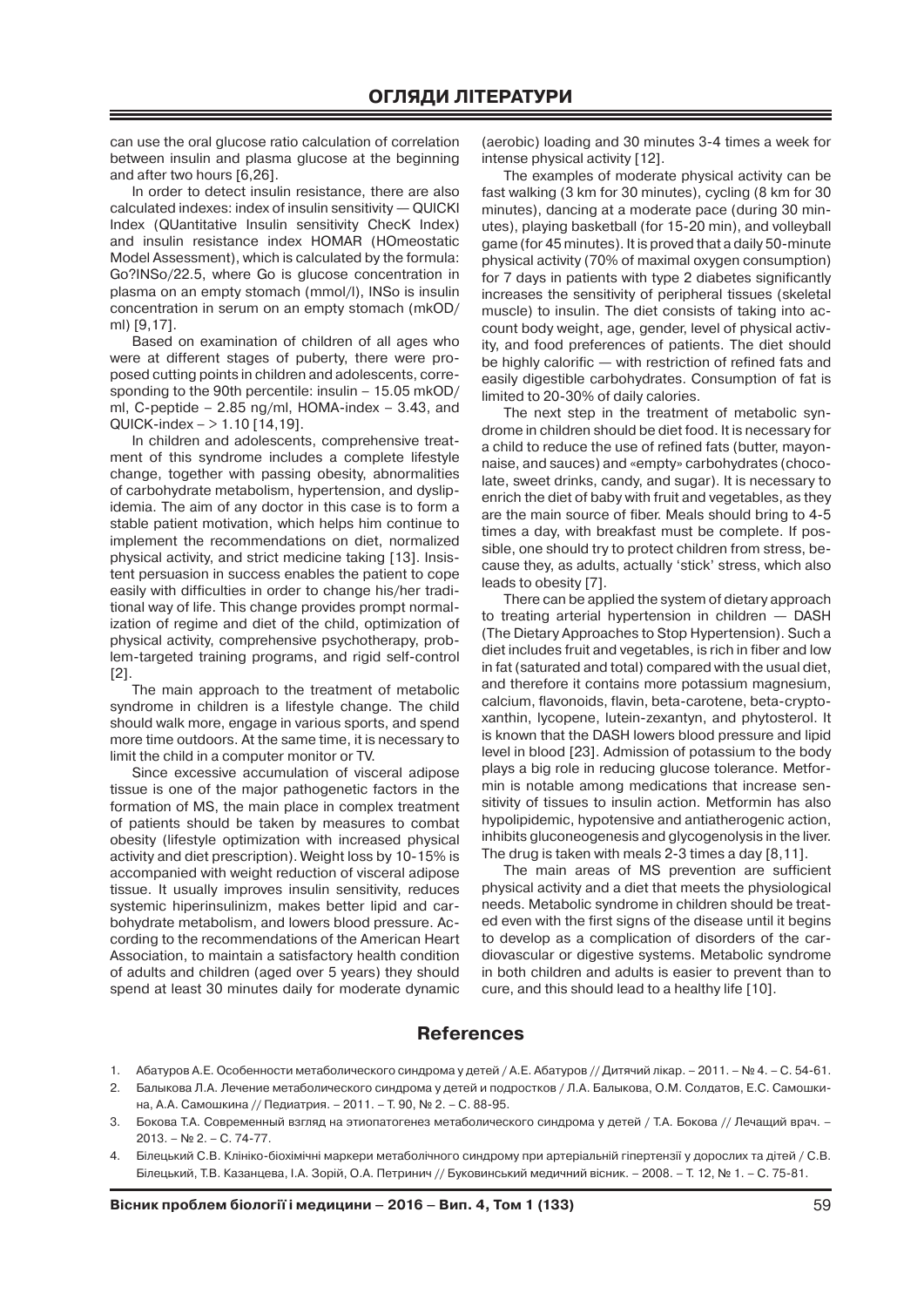- 5. Березин А.Е. Диагностическая информативность и прогностическое значение кишечных регуляторных нейропептидов у пациентов с метаболическим синдромом / А.Е. Березин // Український медичний часопис. – 2013. – № 1 (93). – С. 23-28.
- 6. Васюкова О.В. Инсулинорезистентность при ожирении у детей: спорность оценки / О.В. Васюкова, А.В. Витебская // Проблемы эндокринологии. – 2009. – Т. 55, № 3. – С. 8-13.
- 7. Ведение пациентов с сахарным диабетом. Рекомендации Американской ассоциации по изучению диабета (2010) // Рациональная фармакотерапия. – 2010. – № 2 (15). – С. 69-76.
- 8. Діагностика та лікування метаболічного синдрому, цукрового діабету, предіабету та серцево-судинних захворювань. Методичні рекомендації робочої групи з проблем метаболічного синдрому, цукрового діабету, предіабету та серцевосудинних захворювань Української асоціації кардіологів і Української асоціації ендокринологів. – Київ, 2009. – С. 1-40.
- 9. Леонтьева И.В. Диагностика и лечение метаболического синдрома в практике педиатра / И.В. Леонтьева // Доктор Ру. 2011. – № 2 (61). – С. 13-23.
- 10. Маньковский Б.Н. Метаболический синдром: существует ли решение проблемы? / Б.Н. Маньковский, Е.И. Митченко, Т.Ф. Татарчук // Медицинские аспекты здоровья женщины. – 2007. – № 3. – С. 4-12.
- 11. Протоколи надання медичної допомоги дітям за спеціальністю «Дитяча ендокринологія» // Наказ № 254 від 27.04.2006.
- 12. Рекомендации экспертов Всероссийского научного общества кардиологов по диагностике и лечению метаболического синдрома. Второй пересмотр // Практическая медицина. – 2010. – № 5 (44). – С. 81-105.
- 13. Ткаченко В.І. Метаболічний синдром: діагностика та профілактика в практиці сімейного лікаря / В.І. Ткаченко, Т.О. Багро, Н.В. Видиборець, О.К. Бондар // Ліки України. – 2016. – № 1-2 (197-198). – С. 43-46.
- 14. Томашевська О.Я. Метаболічний синдром: підходи до діагностики, лікування та реабілітації / О.Я. Томашевська, Є.І. Дзісь // Журнал АМН України. – 2006. – Т. 12, № 2. – С. 282-295.
- 15. 15. Хайтович В.О. Метаболічний синдром у дітей та підлітків: діагностика й лікування / В.О. Хайтович // Педіатрія. 2012. – № 2 (61). – С. 26-27.
- 16. Чубриева С.Ю. Жировая ткань как эндокринный регулятор (обзор литературы) / С.Ю. Чубриева, Н.В. Глухов, А.М. Зайчик // Вестник Санкт-Петербургского университета. – 2008. – № 11 (1). – С. 32-43.
- 17. Cole T.J. Establishing a standard definition for child overweight and obesity worldwide: international survey / T.J. Cole [et al.] // BMJ. – 2000. – Vol. 320, № 7244. – P. 1240-1243.
- 18. Cuspidi C. Metabolic syndrome and target organ damage: role of blood pressure / C. Cuspidi, С. Sala, А. Zanchetti // Expert Rev Cardiovasc Ther. – Jun 2008. – № 6 (5). – Р. 31-43.
- 19. Garcia Cuartero B. The HOMA and QUICKI indexes, and insulin and C-peptide levels in healthy children. Cut off points to identify metabolic syndrome in healthy children / B. Garcia Cuartero [et al.] // An Pediatr (Barc). – May 2007. – № 66 (5). – P. 481-490.
- 20. Goldibi S. Сахарный диабет и альфа-липоевая кислота (обзор) / S. Goldibi, M. Badran, I. Laher // Диабет. Ожирение. Метаболический синдром. – 2012. – № 1. – Р. 48-58.
- 21. Jolliffe C.J. Development of agespecific adolescent metabolic syndrome criteria that arelinked to the Adult Treatment Panel III and International Diabetes Federation criteria / C.J. Jolliffe, І. Janssen // J Am Coll Cardiol. – 2007. – № 49 (8). – Р. 891-898.
- 22. Reilly J.J. Obesity in childhood and adolescence: evidence based clinical and public health perspectives / J.J. Reilly // Postgrad. Med. J. – 2006. – № 82 (969). – Р. 429-437.
- 23. Serne E.H. Microvascular dysfunction: a potential pathophysiological role in the metabolic syndrome / E.H. Serne [et al.] // Hypertension. – Jul 2007. – № 50 (1). — Р. 204-211.
- 24. Singh G.K. Metabolic syndrome in children and adolescents / G.K. Singh // Curr. Treat. Options Cardiovasc. Med. 2006. Vol. 8, № 5. – P. 403-413.
- 25. Turkoglu C. Effect of abdominal obesity on insulin resistance and the components of the metabolic syndrome: evidence supporting obesity as the central feature / С. Turkoglu [et al.] // Obes Surg. – Oct 2003. – № 13 (5). – Р. 699-705.
- 26. Yeckel C.W. Validation of insulin sensitivity indices from oral glucose tolerance test parameters in obese children and adolescents / C.W. Yeckel [et al.] // J Clin Endocrinol Metab. – Mar 2004. – № 89 (3). – Р. 1096-1101.
- 27. Zimmet P. The metabolic syndrome in children and adolescents an IDF consensus report / P. Zimmet [et al.] // Pediatr. Diabetes. – 2007. – Vol. 8, № 5. – P. 299-306.

#### **УДК** 616.12-008.331.1-056.5-053.5 **МЕТАБОЛІЧНИЙ СИНДРОМ У ДІТЕЙ (ОГЛЯД ЛІТЕРАТУРИ) Фастовець М. М.**

**Резюме.** В оглядовій статті наведені результати багаторічних досліджень вітчизняних та іноземних науковців стосовно метаболічного синдрому, який є одним із найважливіших питань сучасної медичної науки. Дана патологія поєднує такі важливі складові, як абдомінальне ожиріння, зниження толерантності до вуглеводів, інсулінорезистентність, дисліпідемію, гіперінсулінемію, хронічну або гостру артеріальну гіпертензію, гіперандрогенію у дівчат, знижену фібринолітичну активність, мікроальбумінурію, гіперурикемію, які спричиняють швидкий розвиток ускладнень, призводять до соціальної дезадаптації, інвалідності та смертності.

**Ключові слова:** метаболічний синдром, ожиріння, інсулінорезистентність, дисліпідемія, артеріальна гіпертензія.

**УДК** 616.12-008.331.1-056.5-053.5 **МЕТАБОЛИЧЕСКИЙ СИНДРОМ У ДЕТЕЙ (ОБЗОР ЛИТЕРАТУРЫ) Фастовец М. Н.**

**Резюме.** В обзорной статье представлены результаты многолетних исследований отечественных и иностранных ученых касательно метаболического синдрома, который является одним из самых важных вопросов современной медицинской науки. Данная патология объединяет такие важные составляющие, как абдоминальное ожирение, снижение толерантности к углеводам, инсулинорезистентность, дислипиде